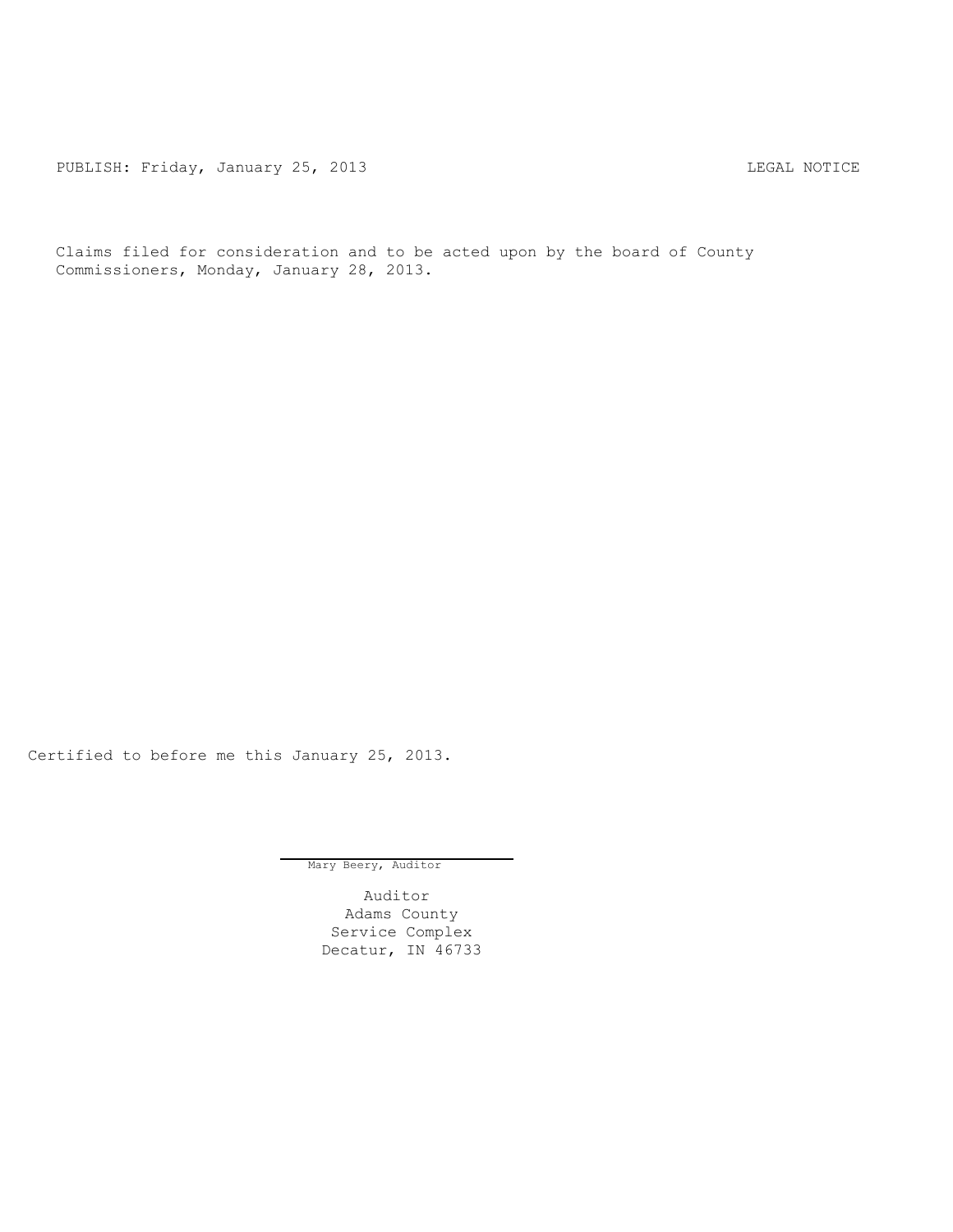

## **Claims Docket for Newspaper Adams County, Indiana**

## For Period: **12/27/2012** to **1/14/2013**

*313 W. Jefferson St. Decatur, IN 46733 (219) 724-2600*

## Date Claims to be Paid: **1/28/2013**

| <b>Vendor</b>                         | <b>Amount</b> | <b>Vendor</b>                            | <b>Amount</b> |
|---------------------------------------|---------------|------------------------------------------|---------------|
| Adams Memorial Hospital               | 1,379.00      | <b>Adams County Treasurer</b>            | 18.60         |
| Indiana Michigan Power                | 10,724.63     | Baker And Sons Plumbing &                | 1,037.69      |
| <b>Barker And Sons Wrecker S</b>      | 277.50        | Berne Hardware Company                   | 3.00          |
| Berne Tri-Weekly News                 | 157.12        | Hoosier Blue Flame                       | 125.50        |
| Brateman's, Inc.                      | 1,609.96      | Butler, Fairman, & Seufer                | 6,852.50      |
| <b>Chet's Pest Control</b>            | 30.00         | Cintas Location #338                     | 49.94         |
| City Of Decatur                       | 2,929.30      | Decatur True Value                       | 129.97        |
| <b>Complete Printing Service</b>      | 267.80        | Craigville Telephone Comp                | 119.00        |
| Decatur Chamber Of Commer             | 10.00         | Decatur Daily Democrat                   | 194.72        |
| Decatur Dental Service                | 1,158.95      | Decatur Police Department                | 1,862.00      |
| Decatur Postmaster                    | 144.00        | Decatur Tire Center                      | 113.50        |
| Douglas L. Bauman                     | 150.00        | Gordon Food Service                      | 7,023.42      |
| Grimm's Auto                          | 51.50         | Hilty Engine Service                     | 53.40         |
| Ind. Assoc. Of Building O             | 40.00         | <b>Innovative Concepts</b>               | 1,528.15      |
| K-Mart                                | 299.23        | Lehman Feed Mill                         | 143.50        |
| Louise Busse                          | 133.32        | Mind's Eye Graphics                      | 84.44         |
| Monroe Water Department               | 127.48        | Miller, Patrick                          | 109.99        |
| Portland Motor Parts, Inc.            | 337.12        | Quill Corporation                        | 117.59        |
| Roto-Rooter                           | 200.00        | Selking International                    | 1,020.11      |
| <b>Summit Radiology</b>               | 186.11        | Print Shop                               | 2,004.63      |
| Top Supply Company                    | 174.16        | <b>Ulman's Carpet Cleaners</b>           | 182.00        |
| Wal-Mart / GEMB                       | 262.05        | Welder Services, Inc.                    | 45.72         |
| West Payment Center                   | 460.95        | Napa Auto Parts                          | 80.93         |
| CenturyLink                           | 2,508.37      | Adams County Automotive Supply, Inc.     | 585.42        |
| Rudd Equipment                        | 1,304.13      | Paul Norr                                | 4.62          |
| Mary Baker                            | 49.20         | Jay County REMC                          | 157.70        |
| Purdue University                     | 185.59        | <b>Bluhm And Reber</b>                   | 190.00        |
| Waste Management                      | 296.53        | Lehman Auto Sales                        | 170.00        |
| Mary Beery                            | 107.76        | Hi-Way Service, Inc.                     | 327.92        |
| Tri County Excavating                 | 3,000.00      | Adams County Soil & Water                | 13,300.00     |
| Indiana Judges Associatio             | 200.00        | Indiana County Auditor's                 | 654.50        |
| Indiana Recorders Associa             | 456.33        | Berne Chamber Of Commerce                | 100.00        |
| Bob's Locksmith Shop                  | 44.95         | W. A. Jones And Son                      | 984.41        |
| Decatur Ag Center                     | 308.24        | Zurcher's Best-One Tire & Auto Care, Inc | 1,070.47      |
| Tom Magnan/Special Needs              | 56.53         | Matthew Bender                           | 323.01        |
| John E. Reid And Associat             | 175.00        | Bob Barker Company, Inc.                 | 982.47        |
| Kristina Buckner                      | 7.04          | Benicomp, Inc                            | 136,926.30    |
| <b>Indiana County Treasurers</b>      | 288.17        | Harvest Land Co-op                       | 31,172.05     |
| Koorsen Fire and Security, Inc.       | 591.08        | Adams County Truck Repair                | 1,368.67      |
| Advanced Imaging Solutions, Inc.      | 34.65         | Piqua Repair                             | 650.00        |
|                                       |               |                                          | 306.00        |
| Indiana Drug Enforcement Association  | 450.00        | OnlyInternet.Net Broadband & Wireless    | 90.24         |
| Brad Kohlhagen                        | 190.00        | Fastenal Company                         |               |
| Doug Fiechter                         | 1,181.75      | Adams County Sheriff's Department        | 164.00        |
| Indiana County Surveyor's Association | 25.00         | <b>ERS Wireless Communications</b>       | 2,013.30      |
| Michael G. Werling                    | 341.25        | Fort Wayne Diesel Service                | 1,125.95      |
| Channing Bete Company, Inc.           | 643.10        | Connie Ellenberger                       | 27.28         |
| Troyer's                              | 6,114.58      | McKesson Medical - Surgical              | 185.51        |
| Tracy Heltz Noetzel                   | 110.00        | Deborah A. Schantz                       | 143.75        |